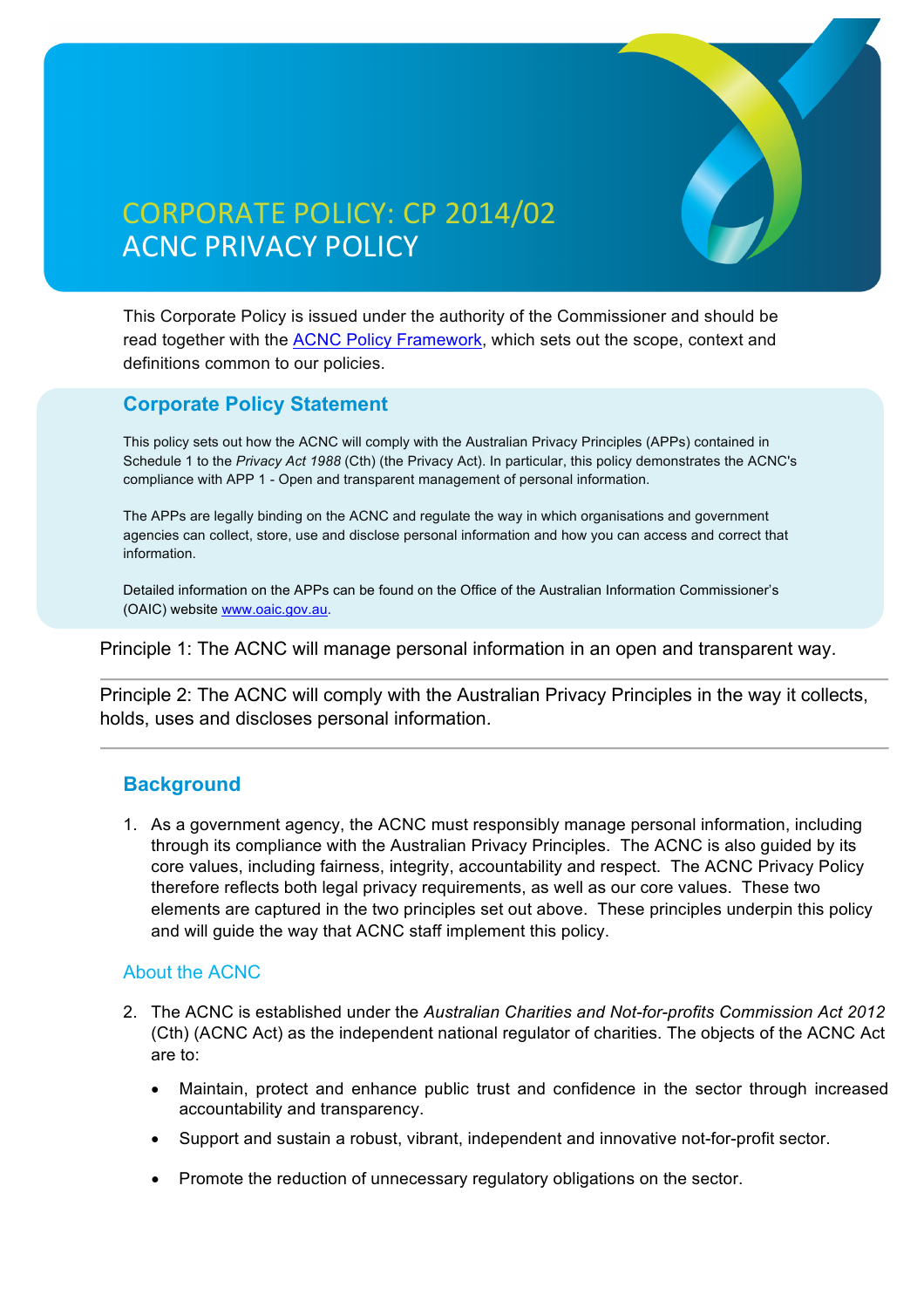- 3. The ACNC furthers these objects by:
	- Registering organisations as charities.
	- Helping charities to understand and meet their obligations through information, guidance, advice and other support.
	- Improving public understanding of the work of charities and other not-for-profits through making information available that we regularly collect from registered charities in the form of sector research.
	- Maintaining a free and searchable public register so that anyone can look up information about registered charities.
	- Working with state and territory governments (as well as individual federal, state and territory government agencies) to develop a 'report-once, use-often' reporting framework for charities.
	- Investigating complaints about potentially non-compliant charities.
	- Taking enforcement action to address serious non-compliance.

For more information about the ACNC's role and its functions see www.acnc.gov.au

#### What is personal information?

- 4. Personal information is information or an opinion about an individual:
	- whether the information or opinion is true or not; and
	- whether the information or opinion is recorded in a material form or not.
- 5. The APPs apply only to information about individuals. The APPs do not cover information about charitable entities. Information about charitable entities is protected under the secrecy provisions of the ACNC Act. For further information on the ACNC secrecy provisions see Operational Procedure: ACNC Protected Information Procedure (OP 2015/01).
- 6. If the ACNC does not collect personal information about you, the Privacy Act will not apply.

#### Who should read this Privacy Policy

- 7. You should read this Privacy Policy if you are:
	- An individual who is a responsible person of a charity (i.e. a director of a company or a trustee of a trust that is a registered charity);
	- A contact person for a charity;
	- An agent for a charity;
	- An individual whose personal information may be given to or held by the ACNC;
	- A contractor, consultant or supplier or vendor of goods or services to the ACNC;
	- A person seeking employment with the ACNC; or
	- A person employed by the ACNC.

#### The ACNC Register

8. The ACNC Act requires the ACNC to collect and publish information about charities and their responsible persons on the ACNC Register. The ACNC Register allows members of the public to access and view information about registered charities. Subject to limited withholding provisions, the ACNC must publish this information in accordance with section 40-5 of the ACNC Act.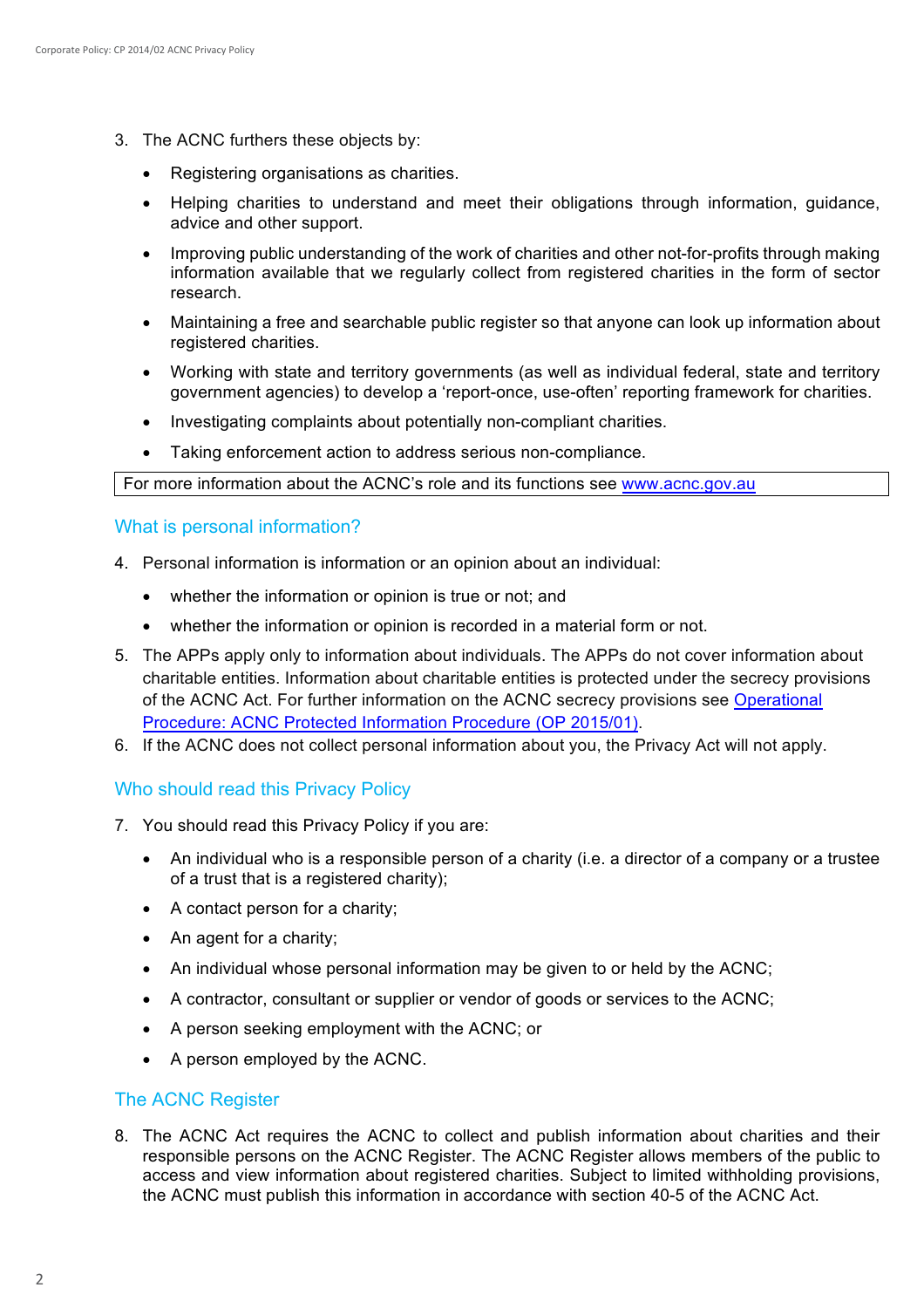9. The publication of certain personal information onto our Register is permitted under the Privacy Act.

## **The ACNC's personal information handling practices**

#### Collection of personal information

- 10. The ACNC will always endeavour to collect any required personal information from you directly. However sometimes we may ask for your personal information from your agent (i.e. a lawyer or an accountant) or from a third party. A common example will be where you are a responsible person for a charity. As we are required to collect personal information including name and position of all responsible persons, another person acting on the authority of the charity may supply your personal information to us.
- 11. As detailed at paragraphs 32 to 36 below, we may also collect personal information about you from another government agency.
- 12. In general, the personal information we collect is limited to details such as:
	- name
	- contact details (such as email, phone number, residential address)
	- date of birth
	- position held at charity or relationship with charity
	- cultural and language information.
- 13. In the course of conducting compliance investigations, we may collect other personal information about responsible persons or staff of a registered charity or other persons, where that information is relevant to the matters under investigation.

#### Common ways we collect and use personal information

#### *At the registration stage*

- 14. When applying to register your charity, we will ask for personal information about the charity's responsible persons.
- 15. We are required to collect this information under subsection 40-5(c) of the ACNC Act. This section of the ACNC Act requires us to collect the name and position of the charity's responsible persons and to publish this information on the ACNC Register (publication will only occur if the registration of the charity is approved).
- 16. We may also use the information provided to us in the registration form to undertake preliminary checks to ensure that your charity is entitled to registration and that all responsible persons are entitled to hold such a position within the charity.
- 17. If the responsible person wants to contact the ACNC to discuss confidential matters relating to the charity, we need to have enough information in our records to conduct a Proof of Identity (POI) check. Only the name and position of the responsible person are published on the ACNC Register, but we also ask on the registration form that you provide some additional information to enable us to verify your identity when you contact us. We may also use or disclose this information to otherwise administer the ACNC Act, and to promote the objects of this Act when authorised to do so. This additional identifying information will not be published on the ACNC Register. For further information on the ACNC proof of identity process see Operational Procedure: Proof of identity procedure (OP 2015/02).
- 18. If the person who is completing the registration form is not a responsible person, we will also ask for personal information about that person. We ask for this information so that we can conduct a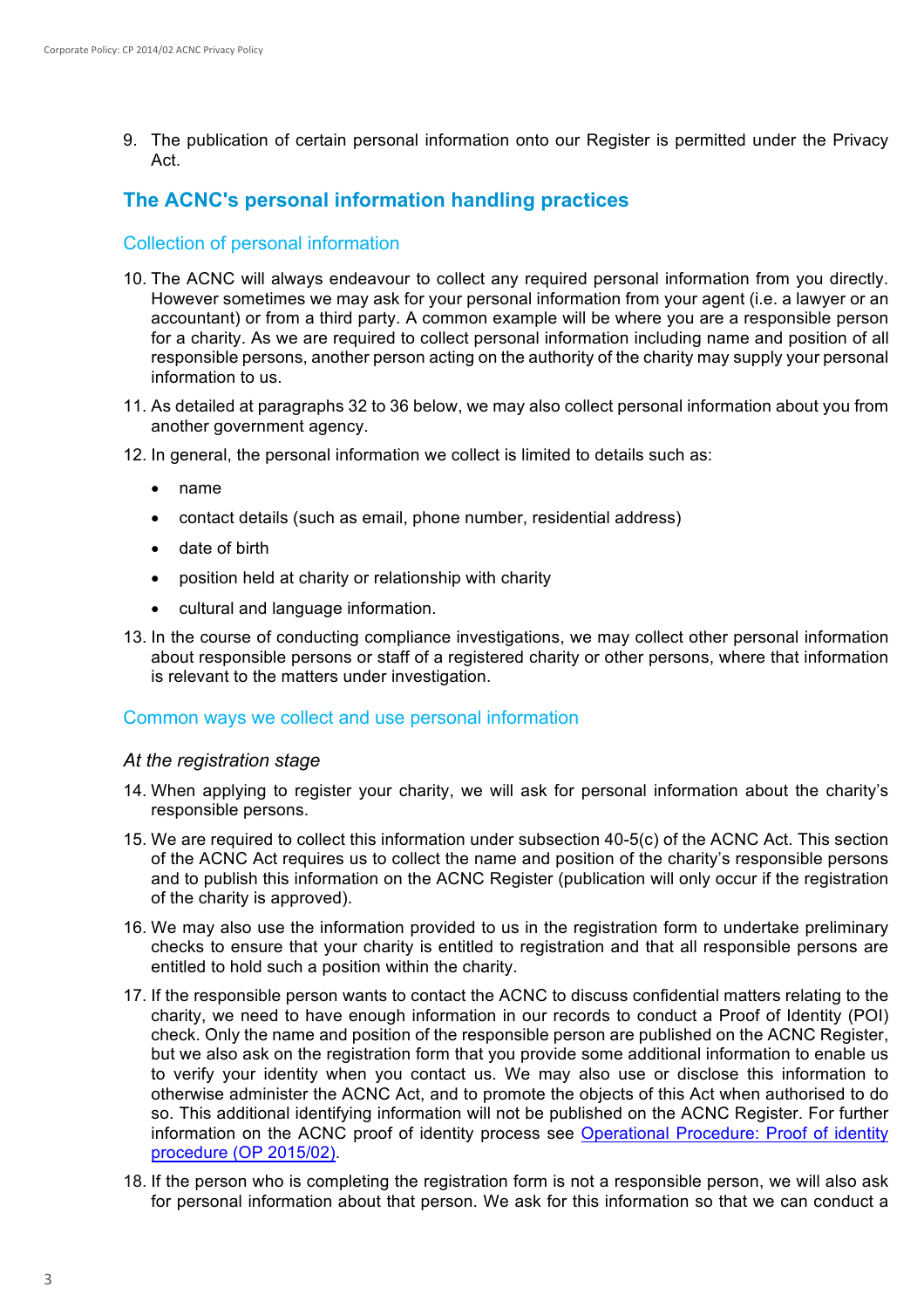POI check if this person wants to contact us to discuss the registration application or any other confidential information.

#### *Compliance and investigations*

- 19. The ACNC may need to collect personal information when undertaking an investigation into whether or not a registered charity is complying with the ACNC Act and the *Australian Charities and Not-for-profits Commission Regulation 2013* (Cth) (ACNC Regulations). This may include collecting information to verify that the personal information that the ACNC already holds is correct, or was correct at a specific point in time.
- 20. Personal information collected during an investigation may be obtained either voluntarily, or by using a formal information gathering power under the ACNC Act.
- 21. Charities have the option of providing details of a 'compliance contact' with whom we may communicate on compliance matters relating to the charity. If a charity wishes to provide a compliance contact that is different from other contact persons for the charity, we ask for contact details, which will likely involve providing personal information.

#### *Completing forms (i.e. updates to charity or responsible person details) or reports (such as the Annual Information Statement (AIS))*

- 22. Anytime you complete a form on behalf of your charity, we will ask you for some personal information. We ask for this information so that we can conduct a POI check if you need to contact us to discuss the form or any other confidential details belonging to your charity. We may also use or disclose this information to otherwise administer the ACNC Act, and to promote the objects of this Act when authorised to do so.
- 23. We may also request the details of an alternative contact if you would like us to contact someone else should we have any follow up questions with regard to the particular form or report. Providing this personal information is voluntary, however it enables us to conduct a POI check so that we can discuss the content of the particular form with the alternative contact.

#### *The ACNC Charity Portal*

- 24. The ACNC Charity Portal is a way for charities to log in and update information we hold about them electronically. Updates to responsible persons can be made through the ACNC Charity Portal. Updates to the responsible persons via the portal require us to collect the same information as if we were collecting the information on a paper form. This means we must collect the name and position of the responsible person and publish that information on the ACNC Register in accordance with our obligations under the ACNC Act. We will also collect additional personal information so that we can conduct a POI check should you need to contact us and discuss your information or your charity's information. We may also use or disclose this information to otherwise administer the ACNC Act, and to promote the objects of this Act when authorised to do so.
- 25. If you forget your password to the ACNC Charity Portal, we may need to ask you a series of security questions in order to verify your identity so that we can send you a new password. When you provide these details they are used for the password reset only and a new record of them is not saved or stored for later use.

You can make a correction or update to your charity's information online via the ACNC Charity Portal at: https://charity.acnc.gov.au

#### *Charity Passport*

26. The Charity Passport is used by the ACNC to reduce reporting duplication. It is an electronic way for government agencies to share and use charity information and is in line with the development of our 'report once, use often' reporting framework.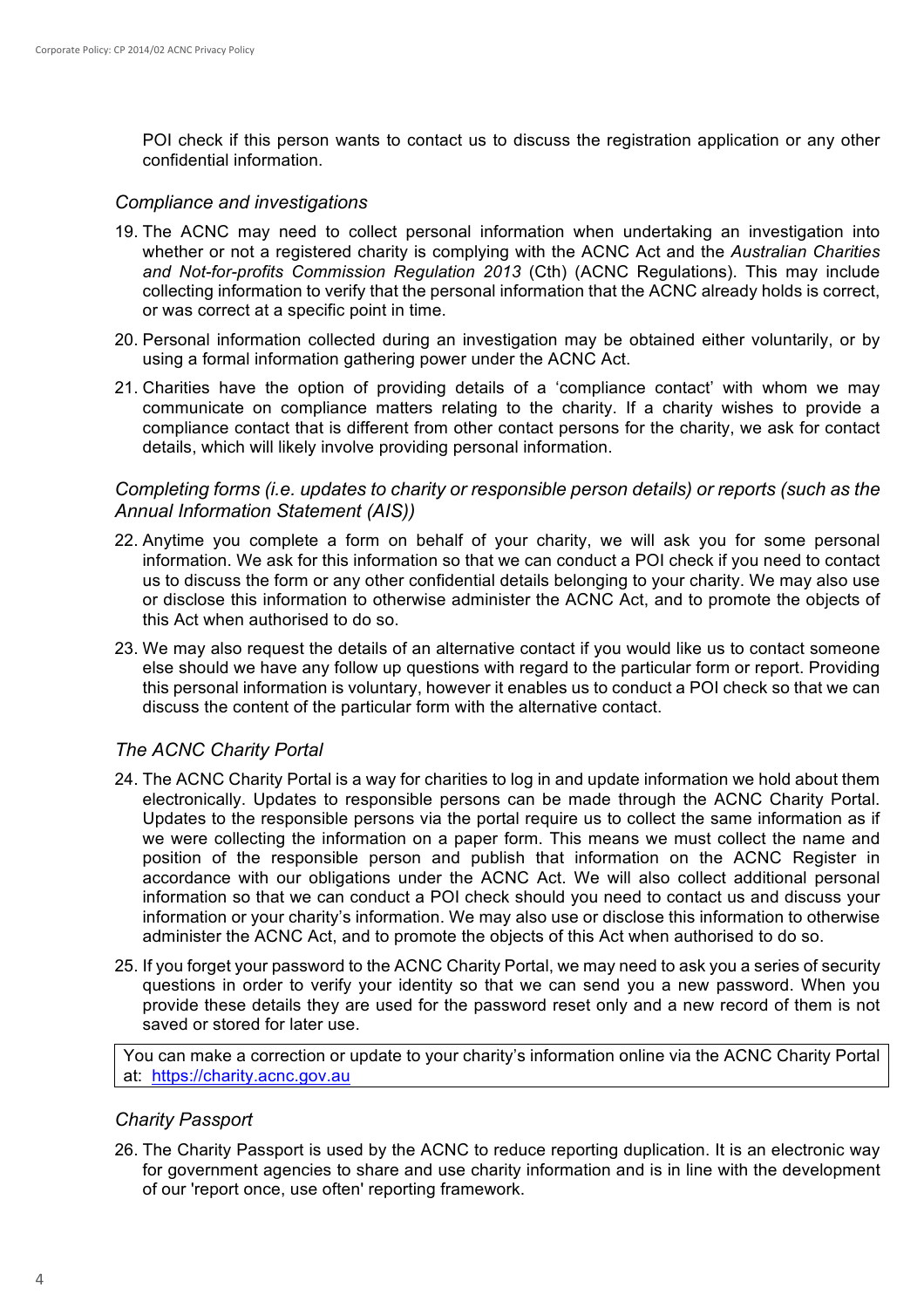- 27. The Charity Passport contains information that you have reported to us (in your registration application, AIS, annual financial reports and updates that have been made to your information) that we have published on the ACNC Register. This means that it is only publicly available information that is shared between Charity Passport Partners.
- 28. Some of this information includes personal information, such as responsible person details (only those details that have been published on the ACNC Register).
- 29. All Australian government agencies, both Commonwealth and state and territory, can access the Charity Passport data by becoming an authorised Charity Passport Partner.
- 30. Use of the Charity Passport is subject to both the Privacy Act and the secrecy provisions contained in Part 7-1 of the ACNC Act. This means the ACNC will only disclose your information where lawful, and Charity Passport Partners can only access and use your information in accordance with those laws.

#### *Advice Services*

31. If you contact us to discuss your charity's details, we will need to conduct a POI check to ensure that you are a person authorised to discuss the confidential matters of the charity. When conducting a POI check over the phone, we will ask you a number of questions (generally three) that relate to information we hold about you on our system. We ask you for this information so that we can verify your identity. If you contact us by email or post and request access to personal information or charity information, we will first conduct a POI check to ensure that you are authorised to access that information. For further information on the ACNC proof of identity process see Operational Procedure: Proof of identity procedure (OP 2015/02).

#### *Information to and from other agencies and departments*

- 32. In line with the ACNC's objective of reducing unnecessary regulatory burden for charities, where it is practicable, we will collect your personal information from other agencies and government departments to whom you have reported. We do this so that you do not need to report the same information to a number of agencies and departments.
- 33. We may also disclose information we collect about you to other government agencies where you would ordinarily be required to provide that information to that other agency. Where reasonable, we will inform you of this fact at the time we collect the information. This type of disclosure may occur outside the Charity Passport framework either because the government agency is not a Charity Passport Partner, or the information is not available in the Charity Passport.
- 34. We have agreements with a number of Commonwealth government agencies and departments regarding the sharing of information, which may include personal information. These agreements are in the form of a Memorandum of Understanding (MOU) and are subject to the Privacy Act. This means information will not be shared where doing so would result in a breach of your privacy.

Visit the ACNCs MOU page on our website.

- 35. All Commonwealth government agencies and departments are subject to the Privacy Act. This means that they can only collect, store, use and disclose your information in accordance with the Privacy Act.
- 36. We also have agreements with State and Territory government departments and agencies regarding the sharing of some personal information. Whilst the State and Territory departments and agencies are not subject to the Commonwealth privacy laws (there are different state and territory privacy laws that apply to those organisations), this does not affect the ACNC's obligations under those laws. This means we will only collect your information from these organisations, store, use or disclose your information in accordance with the Privacy Act.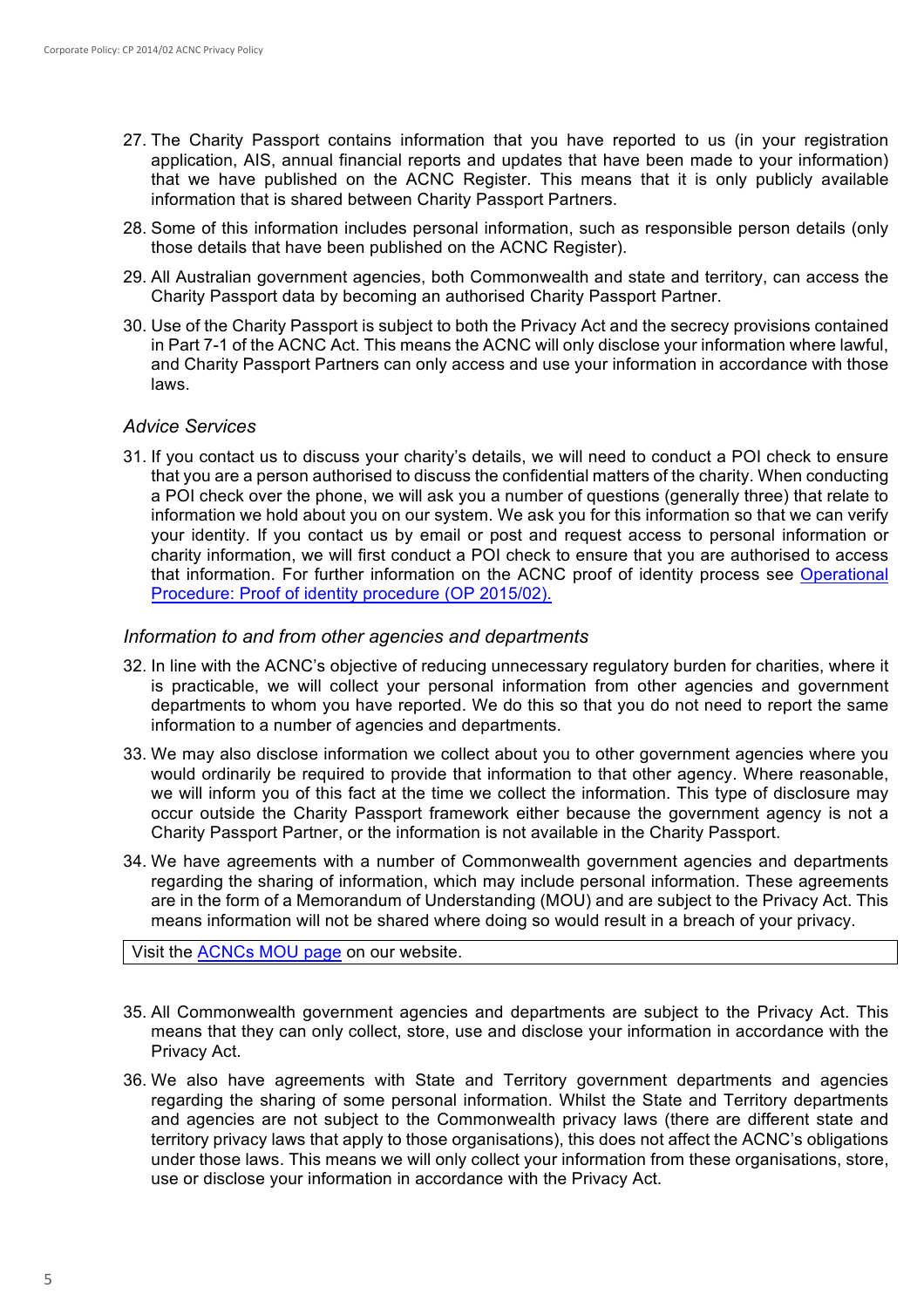For more information on State and Territory privacy laws go to the OAIC's page on State and territory privacy law

#### *Research*

- 37. The ACNC produces research based on the information we collect regularly. Whilst this research is based on information collected from charities, it is de-identified and largely focuses on statistics and trends.
- 38. The ACNC also works with the research community to support research into not-for-profits and charities. This may include collaborating or assisting on research projects; identifying areas of research need; and building and strengthening links between researchers, the charitable sector and Australian government agencies. Usually, the ACNC will only disclose de-identified data or information that is lawfully publicly available on the ACNC Register to researchers. In some instances, the ACNC may disclose identifiable or withheld information. We will only do this where there is a contractual arrangement in place that ensures confidential handling of the information in accordance with the ACNC secrecy provisions and the Privacy Act.

#### *Data.gov.au*

- 39. The ACNC discloses information that has been published on the ACNC Register, including information in the AIS, to data.gov.au. This information is then published on data.gov.au.
- 40. Data.gov.au provides an easy way to find, access and reuse public datasets from Government. It is only publicly available information that is disclosed to and published on data.gov.au (information that is ordinarily published on the ACNC Register).

#### *Consultations and education*

- 41. The ACNC conducts regular meetings with the sector and other stakeholders, and runs ad hoc consultation processes on specific issues. To enable the organisation of these events and processes, and to facilitate any required follow up enquiries, the name, workplace, and contact details of participants are voluntarily collected. This information may be shared amongst others attending the meeting or event, for example, when an invitation is sent or the minutes of a meeting are circulated.
- 42. The ACNC also conducts online education, such as webinars. Name, email address, charity details and role descriptions are collected from participants in webinars, as well as an indication from the registrant as to whether they would like to be contacted in relation to future webinars. The ACNC uses this information to send a follow up email at the conclusion of the webinar with links to relevant resources and additional information, and to send information about future webinars where this is agreed to. Follow-up and other emails include easy unsubscribe options.

#### *Employee information*

- 43. ACNC staff are Australian Taxation Office (ATO) employees who are made available to assist the Commissioner. As such, all ACNC staff are covered by, and required to comply with, the ATO employment policies and procedures.
- 44. This means that when you commence employment with the ATO, the ATO will collect the information it needs from you for human resource purposes. This information is stored in an electronic database called the ATO SAP system. This information is kept confidential and only a select number of ACNC human resource officers have access to the ATO SAP system.
- 45. If ACNC staff or managers want access to information contained in the ATO database, they must contact the ATO People Helpline.
- 46. In addition to the employee information held in the ATO system, ACNC managers may hold personal information about the staff reporting directly to them. This information may relate to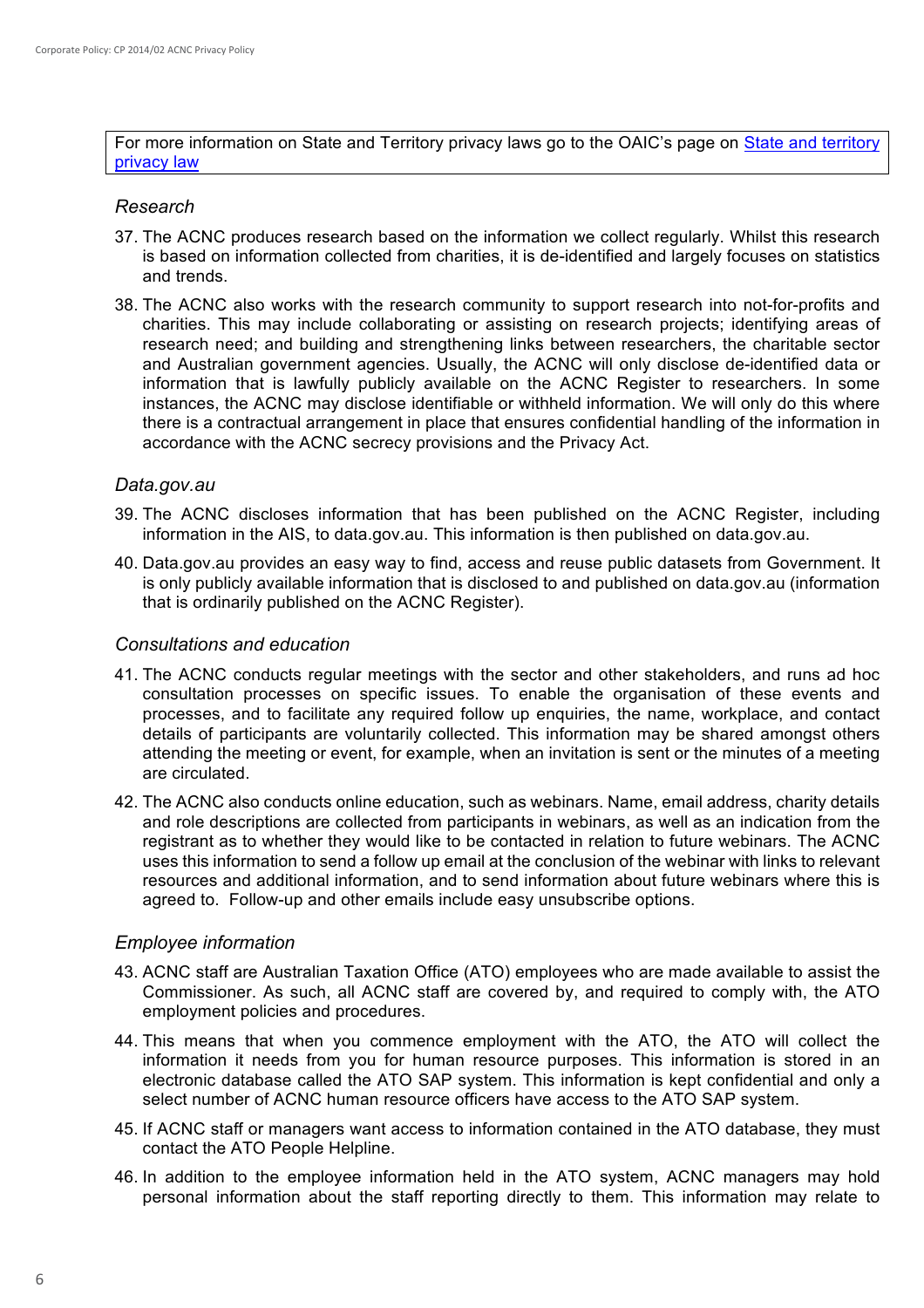matters such as health, leave requests, or an employee's performance, and must be handled in accordance with the ATO employment policies and procedures.

47. Employee information is kept confidential by both the ATO and the ACNC, and is used for employment related purposes only.

#### Use and disclosure of personal information

- 48. Generally, we will only use or disclose your personal information for the purpose for which it was collected. We will notify you of that purpose at the time we collect the information.
- 49. We will only use and disclose your information where the use or disclosure is lawful.
- 50. The most common ways we collect personal information and the reasons we collect it are explained in detail at paragraphs 10-47.

#### *Disclosing personal information to overseas recipients*

- 51. The vast majority of personal information the ACNC collects is retained in Australia and will not be disclosed overseas by the ACNC.
- 52. The only exception to this is that the given name, email address and login details of ACNC Charity Portal users may also be electronically stored on servers in the United States of America, owned by our Information Technology service provider. Information stored on those servers is only used for accessing the ACNC Charity Portal.

#### *Accidental or unauthorised use or disclosure*

- 53. All ACNC staff are made aware of their obligations to handle personal information in accordance with the Privacy Act. External service providers contracted by the ACNC are bound contractually to comply with the requirements of the Privacy Act.
- 54. Our practices and procedures are regularly reviewed to ensure ongoing compliance with the Privacy Act.
- 55. Where an accidental or unauthorised use or disclosure occurs, the ACNC will act quickly to rectify and remedy the situation. The ACNC has a Data Breach Response Plan Procedure (OP 2015/03) in place to deal with any suspected breaches of privacy. The data breach response plan ensures the ACNC will act swiftly to contain any potential breach and mitigate any harm that may be caused to an individual. The ACNC will notify the affected individual, as well as any appropriate third parties (eg. the OAIC) if is there is a real risk of serious harm to the person as a result of a breach.
- 56. Potential accidental or unauthorised use or disclosure of information, including personal information, is also covered by the following:
	- The ACNC secrecy provisions contained in Division 150 of the ACNC Act. Where an employee discloses personal information that is also protected ACNC information unlawfully, may be subject to penalties including, in the most serious cases, up to two years imprisonment.
	- All ACNC staff are covered by the *Public Service Act 1999* (Cth), the *Public Service Regulations 1999* (Cth) and the Australian Public Service (APS) Values and Code of Conduct. If employees disclose official information without authority they may face disciplinary sanctions including, in the most serious cases, termination of employment.
	- Current and former employees and service providers are generally covered by the *Crimes Act 1914* (Cth) which provides for criminal penalties for unauthorised disclosure of official information.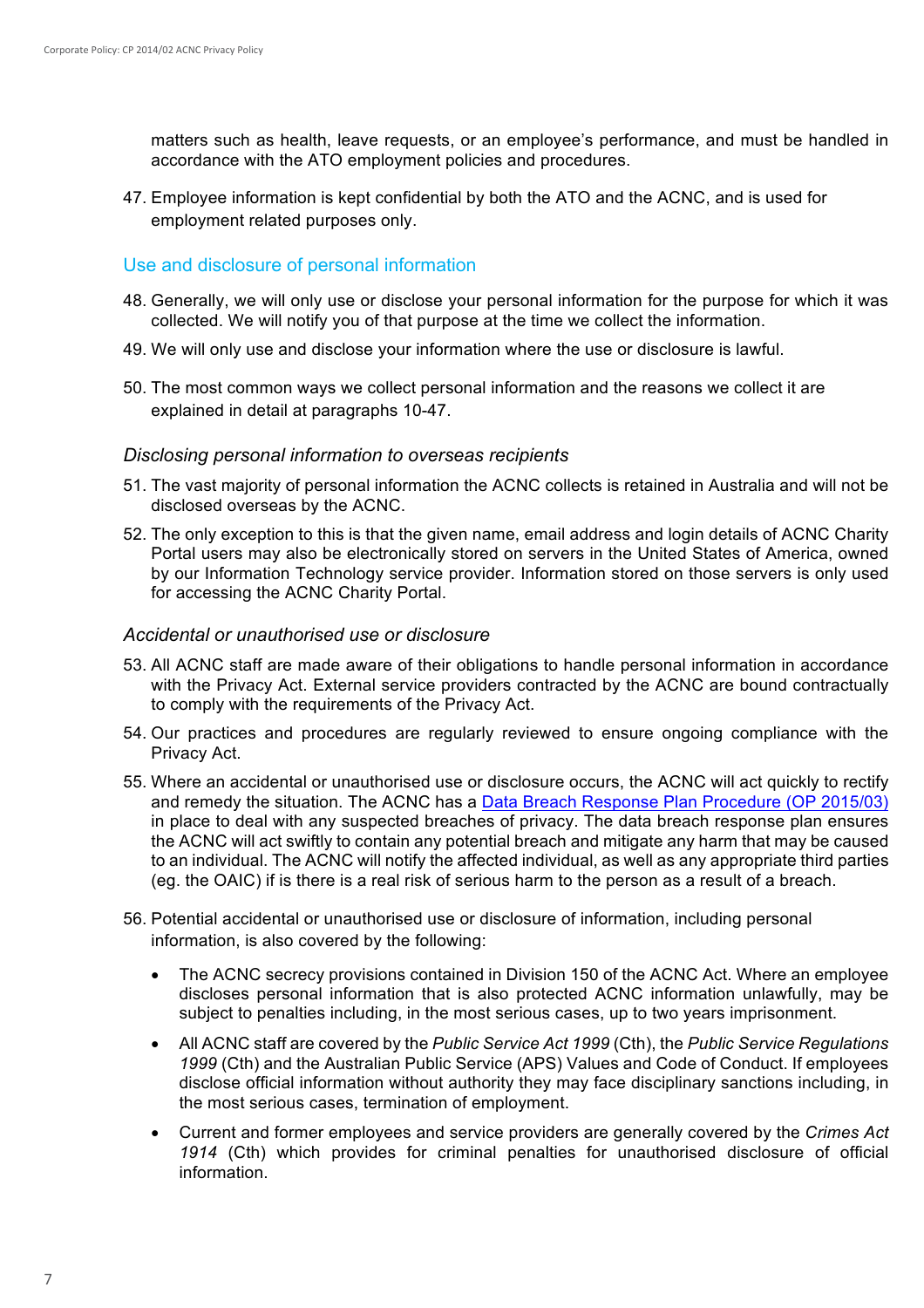• The *Criminal Code Act 1995* (Cth) provides for similar penalties if former employees dishonestly use official information gained during their employment to benefit themselves or others or to cause harm to another person.

#### *Storage and data security*

- 57. We take reasonable steps to protect the personal information we hold from misuse, interference, loss, unauthorised access, modification or disclosure. We do this by ensuring that:
	- Personal information collected by the ACNC is collected and stored in accordance with Australian Government security policies. All paper files are secured in locked cabinets, Australian Government approved security containers, or Secure Rooms with restricted access.
	- Information that has been stored electronically can in most instances only be accessed by ACNC staff and, in the case of the Charity Passport and ACNC Charity Portal, only by those with appropriate authorisation.
	- Our internal network and databases are protected using firewall, intrusion detection and other technologies.
	- The ACNC's premises are under 24 hour surveillance and access is via security pass only, with all access and attempted access logged electronically.
	- All ACNC staff and service providers are made aware of their obligations under the Privacy Act during the induction stage of their employment. Ongoing training is provided to ensure that we adhere to our established security practices

#### *Records management*

- 58. All Commonwealth agencies, including the ACNC, are bound by the *Archives Act 1983* (Cth). This means that all our records management policies, including storage and destruction of information, are in accordance with the *Archives Act 1983* (Cth), Records Authorities, and General Disposal Authorities made pursuant to that Act.
- 59. Other Acts which impact on our records management policies are:
	- The ACNC Act
	- The *Freedom of Information Act 1982* (Cth)
	- The *Australian Information Commissioner Act 2010* (Cth)
	- The Privacy Act
	- The *Evidence Act 1995* (Cth)
	- The *Electronic Transactions Act 1999* (Cth)
	- The *Public Governance, Performance and Accountability Act 2013* (Cth)
	- The *Crimes Act 1914* (Cth).

#### Access to and correction of personal information

#### *Access to your personal information*

- 60. You have a right under APP 12 to access the personal information we hold about you.
- 61. There is no charge for making a request.
- 62. You can make a request for access to the personal information we hold about you by contacting us at advice@acnc.gov.au, phone 13 22 62 or GPO Box 5108 Melbourne Victoria 3001.
- 63. You will need to include the following details in your request: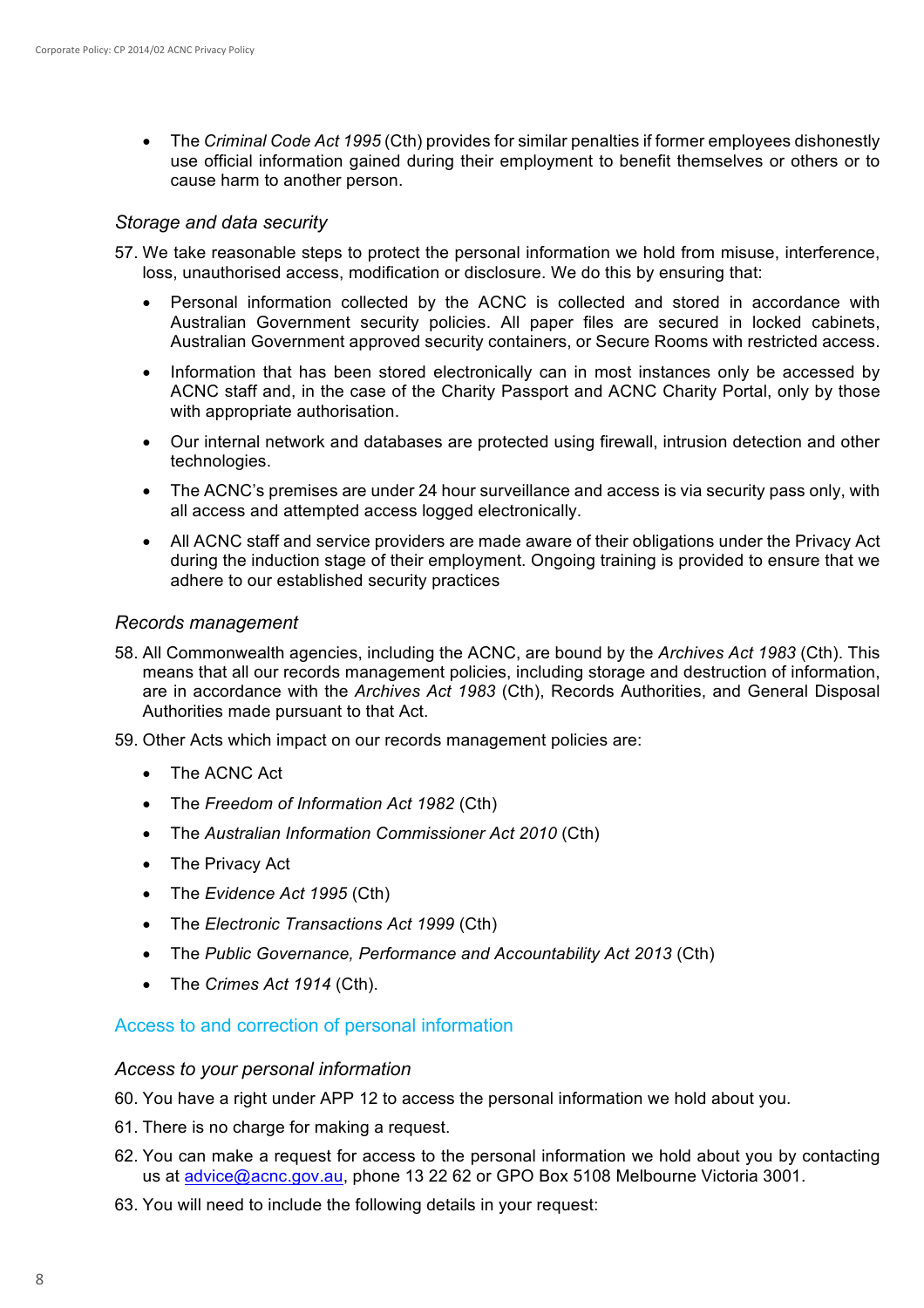- That you are making a request for access to the personal information we hold about you under the Privacy Act.
- Your full name, date of birth and contact details (phone number, address or email address that we will have on our systems). We ask for this information so that we can verify your identity.
- An address (email or postal address) that you would like the information you have requested forwarded to.
- A contact phone number so that we can speak with you if we need any further details regarding your request.
- Any relevant details regarding the information you are requesting.
- 64. We will respond to your request within 30 calendar days from the date of receipt of the request.
- 65. Note that the ACNC may refuse to give access to personal information or refuse to give the information in the manner requested where we are required or authorised to refuse access under the *Freedom of Information Act 1982* (Cth) or another Act of the Commonwealth or a Norfolk Island enactment that provides for access by persons to documents.
- 66. If we make a decision to refuse to give access or refuse to give access in the manner you have requested we will send a written notice to the address you have provided to us, outlining our reasons for refusal (except to the extent that having regard to the grounds for the refusal, it would be unreasonable to do so).
- 67. We will also let you know the mechanisms available to you to complain about the refusal.

You may also request access to information we hold about you under the *Freedom of Information Act 1982* (Cth). For further information on how to make a request for information, visit our website: https://www.acnc.gov.au/foi

#### *Correction of personal information*

- 68. You can make a request for us to correct personal information we hold about you where you believe that information is out of date, inaccurate, incomplete, irrelevant or misleading.
- 69. There is no charge for making the request.
- 70. You can make a correction to the personal information we hold about you by changing your details via the ACNC Charity Portal at: https://charity.acnc.gov.au. You may also contact us at advice@acnc.gov.au, phone 13 22 62 or GPO Box 5108 Melbourne Victoria 3001 for assistance.

#### Anonymity and use of a pseudonym

- 71. In some instances, you will have the right to not identify yourself or to use a pseudonym when dealing with the ACNC.
- 72. However, in some instances it will be impracticable for the ACNC to deal with you without identifying you. Alternatively, we may be required by law to deal with identified individuals, in which case there is no discretion to grant the right to anonymity or the use of a pseudonym.
- 73. For example, responsible persons of a charity must be identified to the ACNC because Division 40 of the ACNC Act requires the ACNC to publish responsible person details on the ACNC Register. However, an example where you may be entitled to remain anonymous or to use a pseudonym is where you would like to make a complaint about a charity or where you would like to provide the ACNC with feedback.
- 74. The right to anonymity and the use of a pseudonym will be decided on a case by case basis in accordance with APP 2.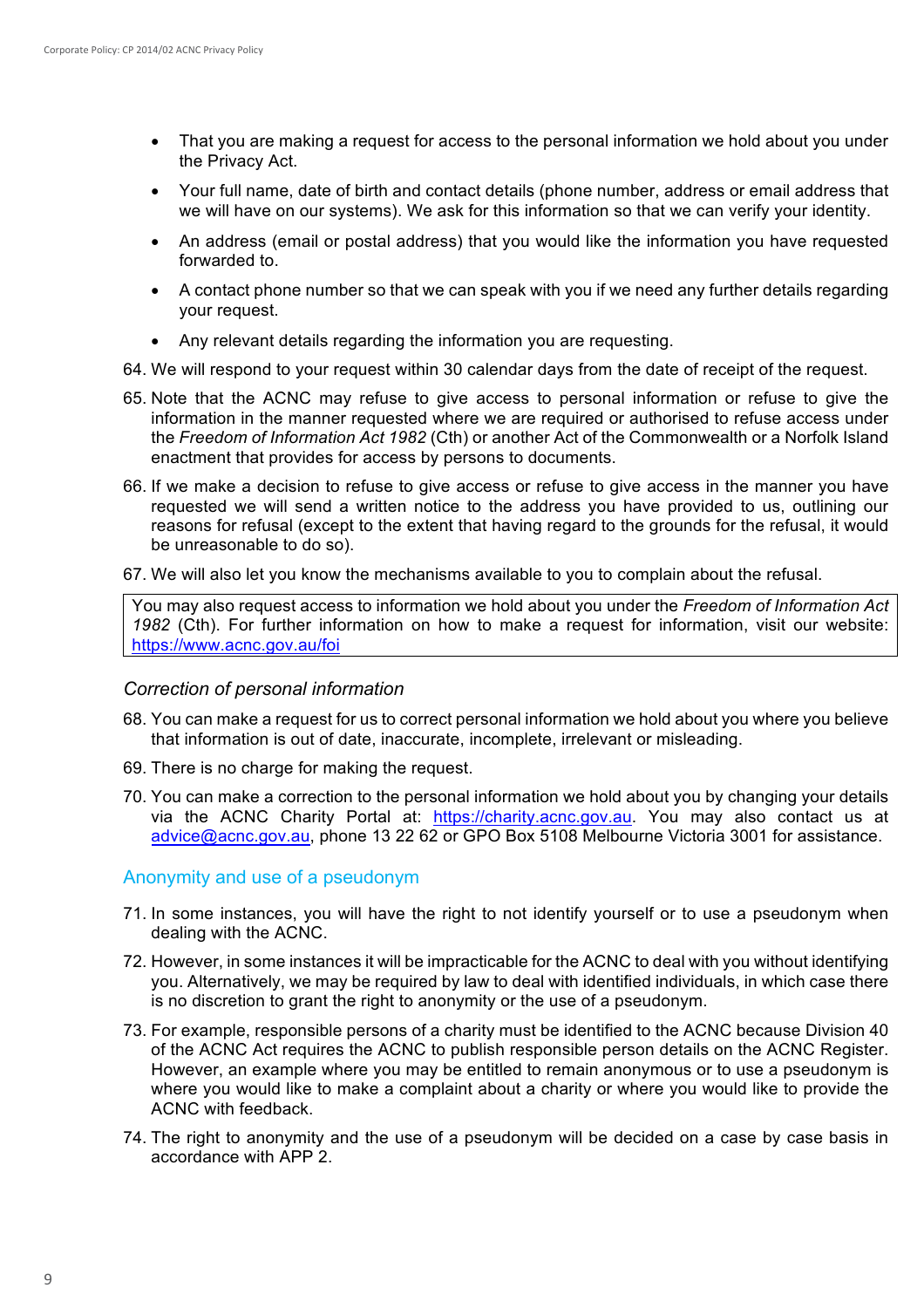## Data quality

- 75. The ACNC is committed to monitoring, maintaining and improving the quality of our products and services.
- 76. In the event that we become aware that data we hold is inaccurate, out of date, misleading or incorrect, we will take proactive steps to correct the information.

## The ACNC Charity Portal

- 77. The ACNC Charity Portal allows you to view and make corrections and updates to information we hold about your charity. You can also make updates to responsible person details. In some instances, this will involve the handling of personal information.
- 78. The ACNC Charity Portal privacy notice on the ACNC website contains privacy information specific to the ACNC Charity Portal. Additional information is also provided within the portal.

#### Email communication

- 79. We will generally use email to correspond with you where you have indicated that this is your preferred mode of communication.
- 80. However, there are risks to the security of information transmitted over the internet, including via email. In circumstances where we consider that the risks are unacceptable, having regard to the nature of the information to be communicated, we will use another method of communication.
- 81. You should also be aware of these risks when sending personal information to us via email. If this is a concern to you, then we encourage you to use other methods of communication with the ACNC such as post, fax or phone.

## **Complaints**

#### How to make a complaint

82. If you think the ACNC has breached your privacy rights, you may contact us by:

- Phone: 13 ACNC (13 22 62) weekdays 9:00 am to 5:00 pm AEST
- Email: advice@acnc.gov.au
- Write to:

Advice Services

Australian Charities and Not-for-Profits Commission

GPO Box 5108

Melbourne Victoria 3001

83. Please mark your feedback "Attention: Privacy Contact Officer" when sending it via any of the above methods.

#### The ACNC's complaint handling procedure

84. We will respond to your complaint within a reasonable time. This will usually be within 30 days. If for any reason we need additional time to provide a considered response to your complaint, we will contact you to explain the delay and let you know an expected timeframe

#### How to make a complaint to the Federal Privacy Commissioner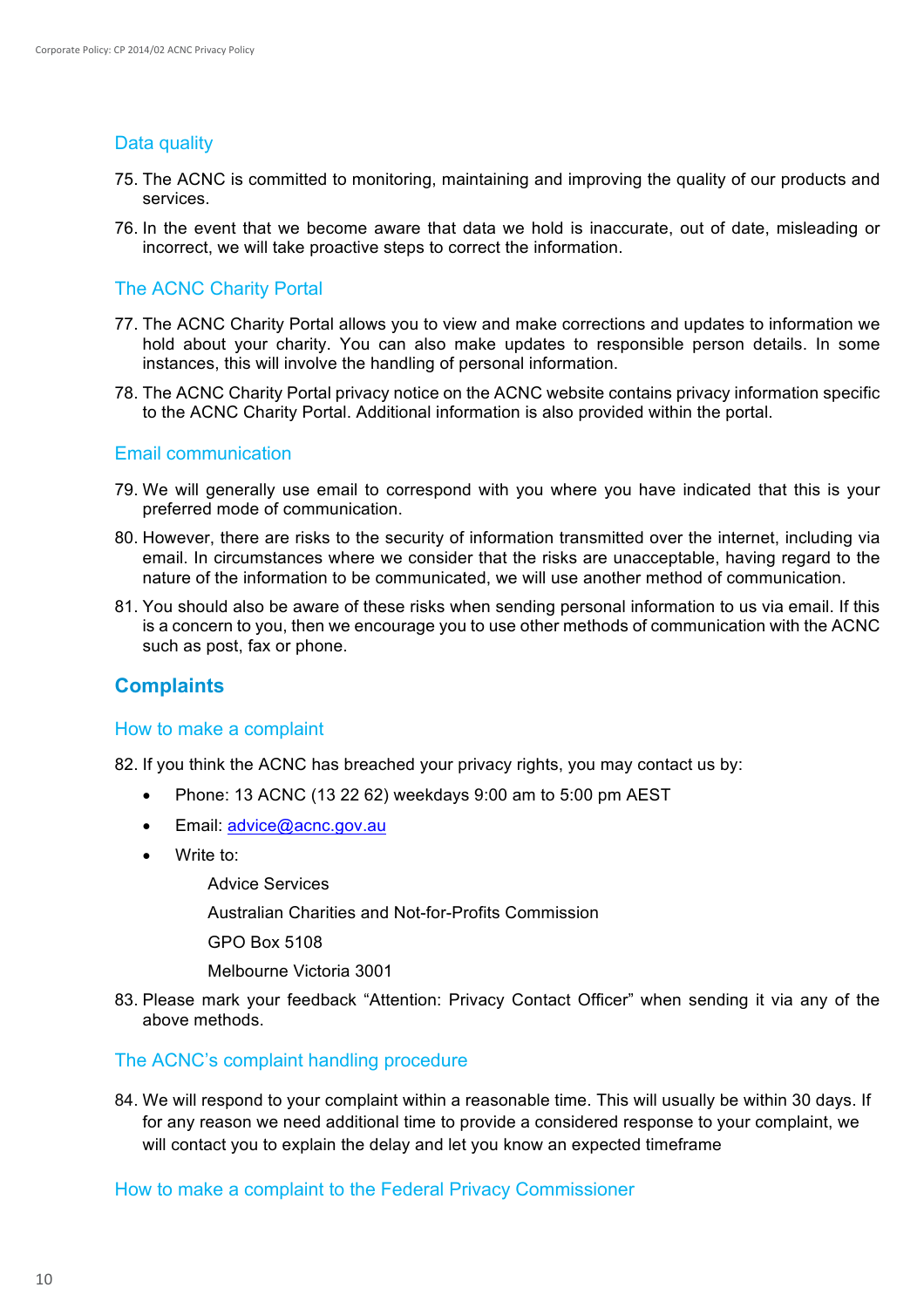- 85. If you are not happy with the way the ACNC handles your privacy complaint, you may contact the Australian Privacy Commissioner.
- 86. You may also make a complaint directly to the Privacy Commissioner before contacting us. However, the Privacy Commissioner will generally recommend that you try to resolve your complaint by contacting us in the first instance.
- 87. You can contact the Privacy Commissioner by:
	- Phone: 1300 363 992
	- Email: privacy@privacy.gov.au
	- Write to:

The Privacy Commissioner The Office of the Australian Information Commissioner GPO Box 5218 Sydney NSW 2001

## Updates to this privacy policy

88. This policy will be reviewed biennially to ensure the ACNC's compliance with all relevant privacy laws and policies.

#### How to contact us

- 89. Most updates or changes to your personal information can be done via the ACNC Charity Portal https://charity.acnc.gov.au/
- 90. If you have any questions about changes to your personal information, this Privacy Policy or you wish to make a complaint about a breach of your privacy you may contact ACNC Advice Service
	- Email: advice@acnc.gov.au
	- Phone: 13 ACNC (13 22 62) weekdays 9.00 am to 5.00 pm AEST
	- Write to:

Advice Services

Australian Charities and Not-for-Profits Commission

GPO Box 5108

Melbourne Victoria 3001

## **References**

*Privacy Act 1988* (Cth)

*Australian Charities and Not-for-profits Commission Act 2012* (Cth)

*Corporate Policy: Freedom of information policy (CP 2012/03)*

*Corporate Policy: Information handling (CP 2012/02)*

*Operational Procedure: ACNC Protected Information Procedure (OP 2015/01)*

*Operational Procedure: Proof of identity procedure (OP 2015/02)*

*Operational Procedure: Data breach response plan (OP 2015/03)*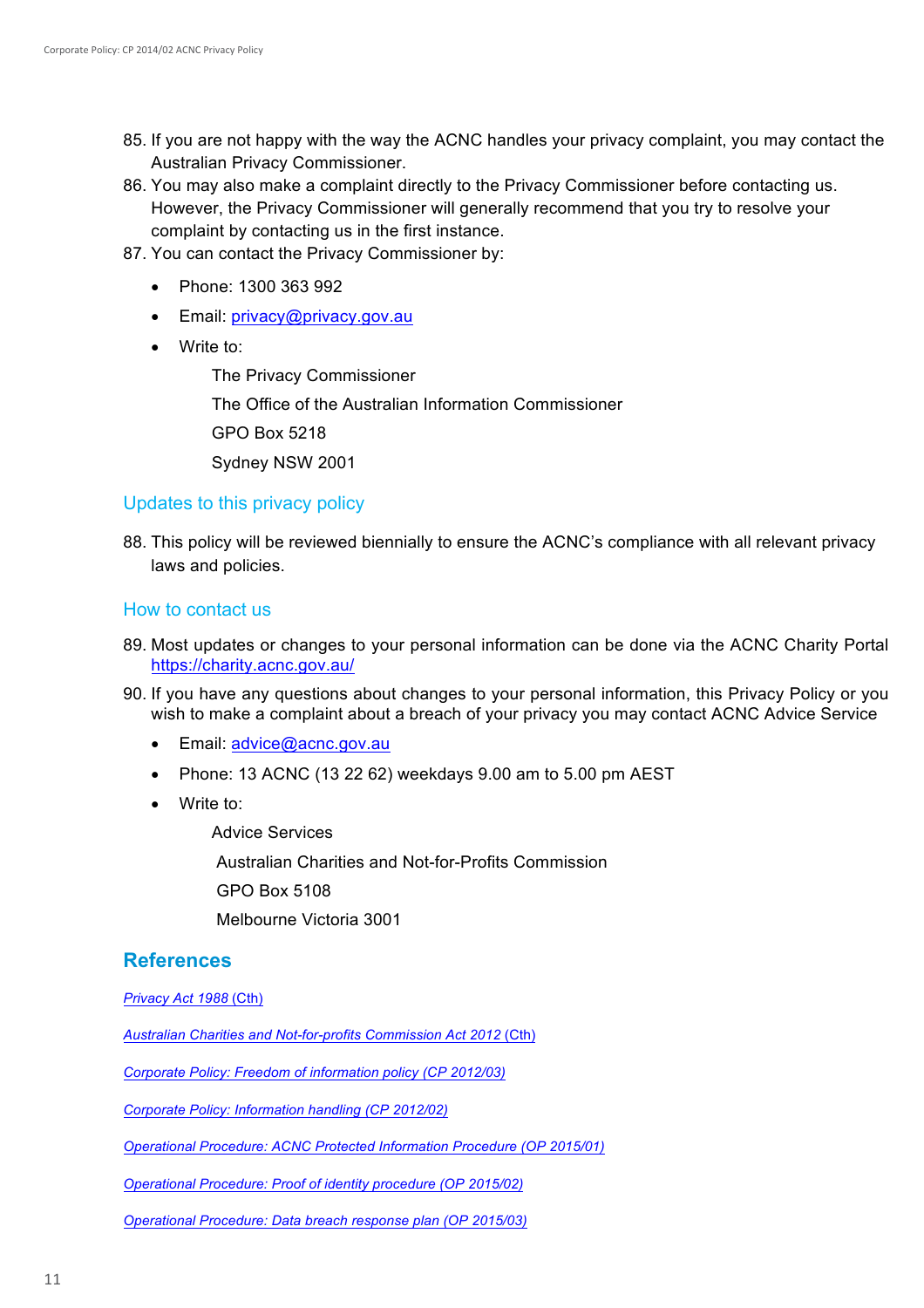Corporate Policy: CP 2014/02 ACNC Privacy Policy